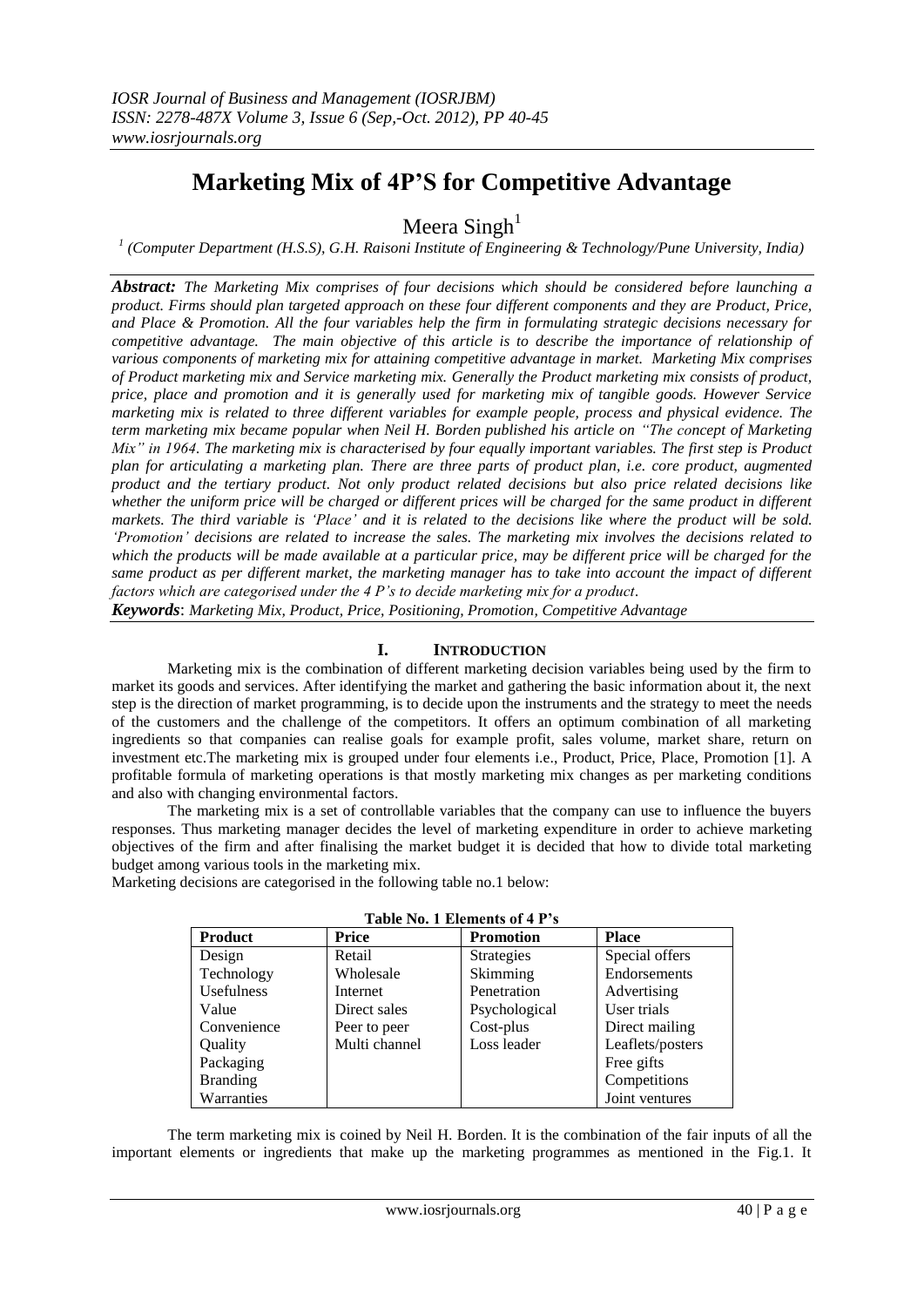constitutes the core of company's style of marketing. All these elements are very significant and depend upon each other; the four elements in the marketing mix are inter related.



**Fig. 1 Marketing Mix Cycle**

# **II. CURRENT TREND**

Always there are different factors that influence the development of strong customer relationships in market [2]. Organizations are concentrating on the strong exchange relationships; and an understanding of relationship value of a customer as there is a framework which suggests that interrelationship between the variables of marketing mix at different levels. Each successive level of strategies results in ties that bind the customer little closer to the firm.

#### **2.1 Product**

Product refers to a physical product or service for a consumer is ready to pay. It includes tangible goods like furniture; garments, grocery items etc and intangible products like services are purchased by consumers. The product is the key element of any marketing mix.

# **2.1.1 Product Life Cycle**

It denotes the different stages through which the sale of any product changes in a time period. There are four stages- introduction stage, growth stage, and maturity and decline stage. A product is introduced in the market then it gains more and more customers as it grows [3]. Gradually the market stabilises and the product becomes mature there after a period of time it declines because of the development and introduction of superior competitors and is eventually withdrawn as shown in the figure.



**Fig. 2 Product Life Cycle**

# **2.1.2 Customer Life Cycle**

The Customer Life Cycle (CLC) focuses on the building life time customers by creation and delivery of value throughout the life of a customer. It incarnates the concept of marketing because this concept is marketing oriented rather than product oriented. One amongst the crucial problem here is that generally every organisation offers different types of product; hence it is inconceivable to maintain a uniform Customer Life Cycle for every organisation.

For an illustration CANARA BANK has a number of products that it aims at its customers to maintain lifetime relationship with it. An individual can start saving money at young age.12-15 year old are directed with the live cash Account similarly 16-17 year old aimed with the Right Track Account. When an individual begins to go in college or university then student loans are available and when he begins to work there are many types of current and saving account. Apart from it he can also obtain home loan to buy a flat, car loan to buy a car. It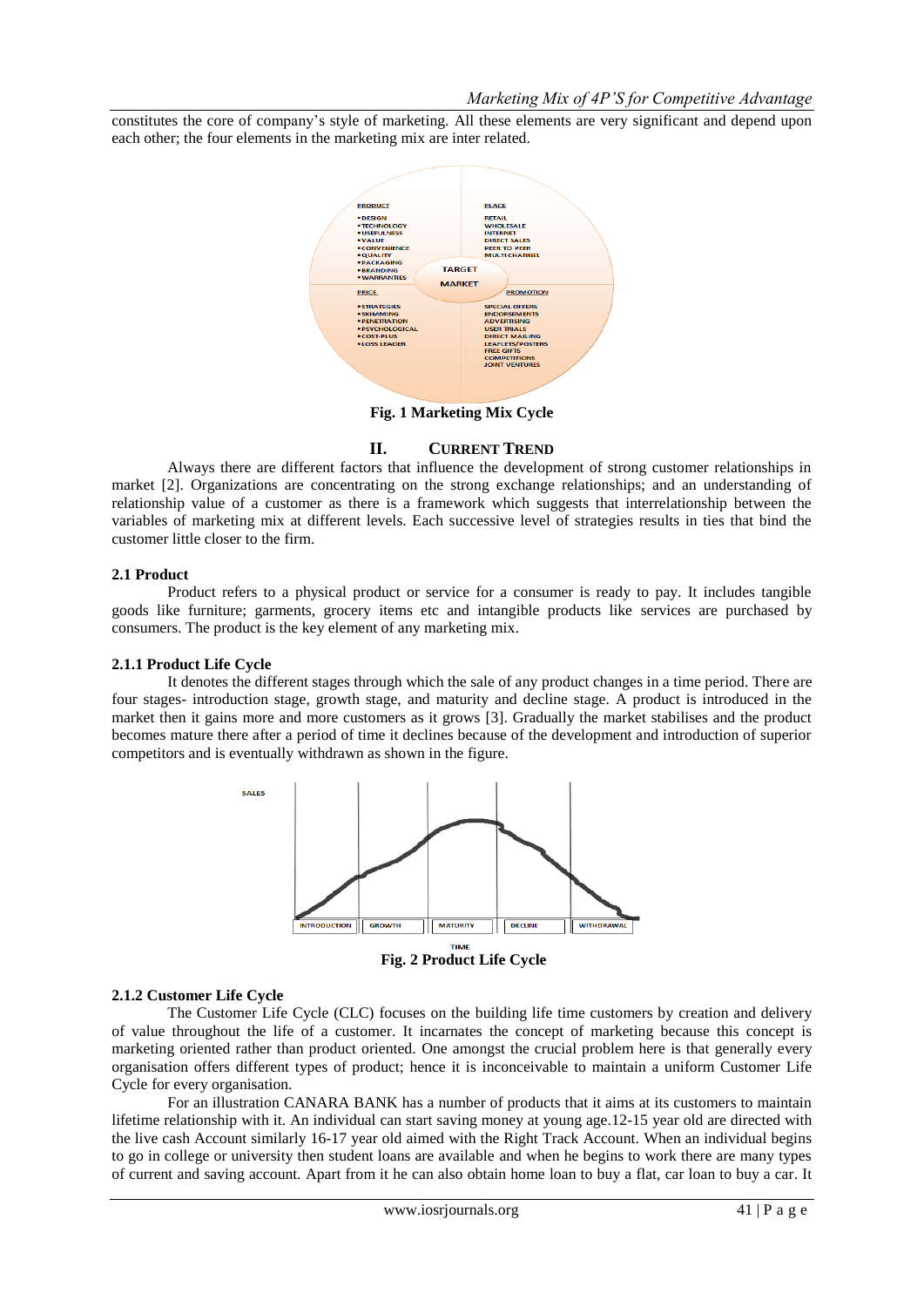would be beneficial to take out a pension plan. As he progresses in his life then his family extends then he ventures upon number of saving plans and schemes. Ultimately CANARA BANK offers him pension plans due to this kind of strategies an organisation such as CANARA BANK can form and hold customers and then widen additional products and services throughout a customer's life.



**Fig. 3 Customer Life Cycle**

#### **2.2 Price**

Price is the amount the consumer must exchange to receive the offering [4]. As the price of a product depends on different elements and hence it is changes constantly thus the pricing should be dynamic so that it can bear the changes over duration. The important factor in pricing is the deciding the cost of the product, strategy for marketing & its expenses related to distribution, advertisement expenses or any kind of price variation in the market. Nonetheless if there is change in all the variables then generally the pricing of the product may vary accordingly.

#### **2.3 Promotion**

Promotion is one of the most powerful elements in the marketing mix [5]. Sales promotion activities are publicity, public relations, exhibition and demonstrations etc. It is marketing manager who decides the level of marketing expenditure on promotion. Promotional activities are mainly intended to supplement personal selling, advertising and publicity. Promotion helps the trader and sales force to represent the product t the consumers in an effective manner and induce them to buy. Promotion consists of different blends of its components which are used to achieve the company's marketing goals.

Advertising is a powerful element of promotion mix. The main aim of the advertising is to create and develop the image of a product in the market. It is one of the important tools of competition which maintains the dynamism of industry. Promotion mix decides the positioning of the product in the target market. It should be considered as expenditure and hence added to the cost of a product.

# **2.4 Place**

It includes distribution channels, warehousing facilities, mode of transportation and inventory control management thus it is a mechanism through which goods and services are moved from the service provider and manufacturer to consumer. If the product is a business product then a business team is required to interact with different clients and ensure the availability of the product for them. Distribution has a huge effect on the profitability therefore a firm should have excellent supply chain and logistics management plan for distribution.

All the four variables of marketing mix are interconnected. By increasing the price of the product, the demand of the product will be lessened and lesser distribution points will be required. On the other hand, the product USP can be such that maximum concentration is on creating brand cognisance hence better pricing for a product. Finally, the overall marketing mix can result in dynamic modelling based on customer feedback for improving a product and the same can be launched as the upgraded product.

# **III. MARKETING MIX OF 4 P'S FOR COMPETITIVE ADVANTAGE: A CHALLENGE**

Marketing Mix is the combination of four elements i.e. Product, Price, Promotion and Place and every company has the option to design an optimum admix in order to create a trusted marketing strategy. The marketing manager has to consider the behavioural forces and then decide marketing elements in his mix considering the available resources. The manager must examine the resources of the company to decide a mix of procedures that fit the resources. The top level management has to support their effort in supporting new ways of business through the organization.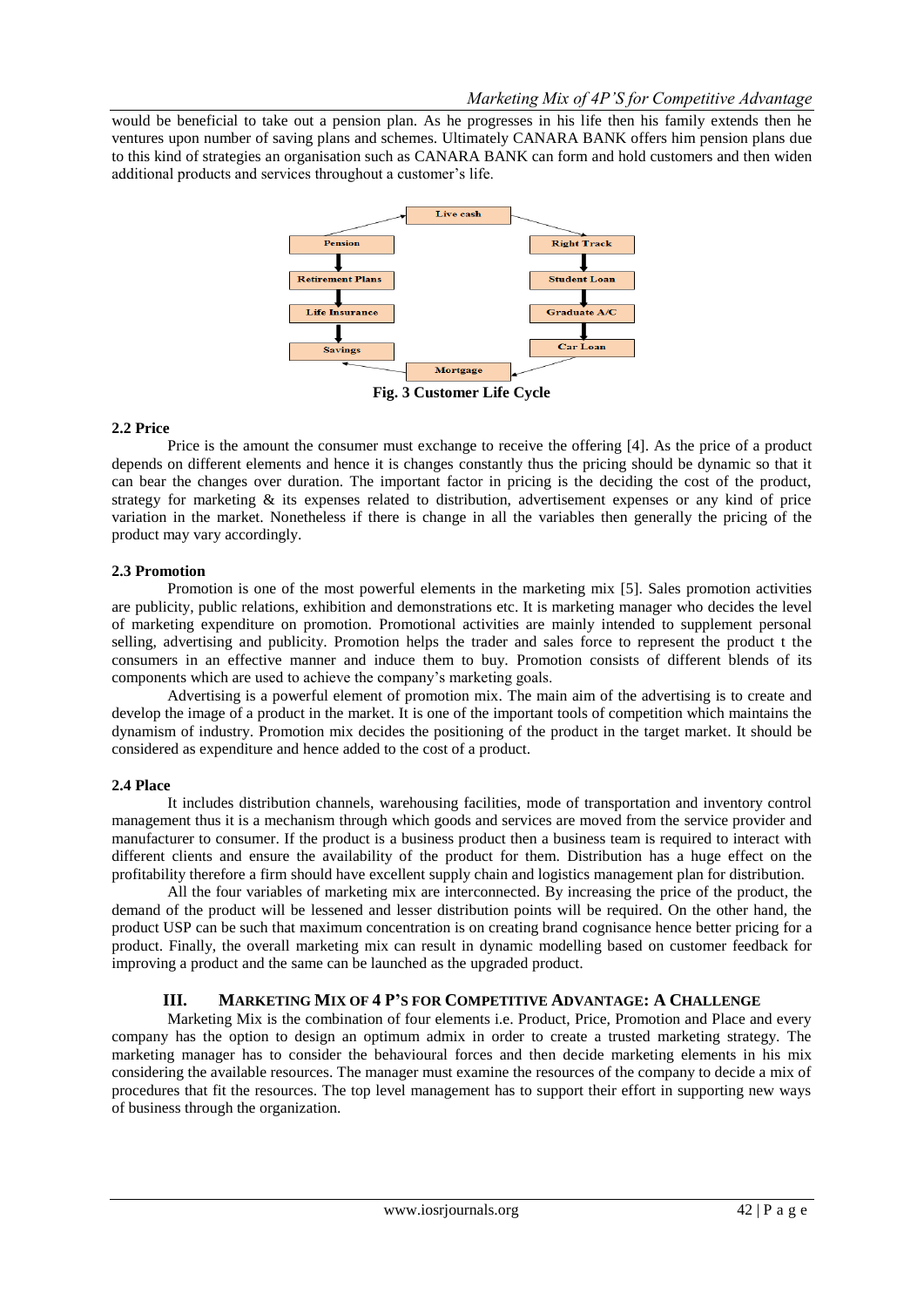# **3.1 Theoretical Approach**

Due to no specification on how much percentage of attention to product planning mixed with pricing or how much of pricing. Or how much of physical distribution and how much of promotional efforts would bring about an optimum result hence it cannot substitute an individual's strategy. It is theoretical in nature.

# **3.2 Lack of Uniformity**

There is no uniform opinion about the composition of the variables of marketing mix. It has led to confusion and difficulty to understand the components of four elements.

#### **3.3 Changing Environment**

Marketing mix is dynamic and flexible concept. Thus it changes with the change in needs and preferences of the customers and market forces like competition, government policies and marketing situation.

#### **3.4 To Identify Target Customers**

The marketing manager has to identify the target customers by discovering their needs as well as expectations for deciding appropriate marketing mix. Proper market research, foresighted approaches are very important factors to locate target markets.

# **IV. Strategies for marketing mix of 4p's for competitive advantage**

The Marketing mix by 4P's is a conjuration and it can only be implemented by marketing managers. Marketing mix is a greatest strategy for attaining competitive advantage for any firm. The customer is king thus it is mandatory to employ excellent marketing mix by marketing manager is essential as these key elements will satisfy the customer needs and demands. It is highly necessary to plan and implement appropriate Marketing Mix of 4P'S for competitive advantage. Marketing management is about placing the right product, at the right price, at the right place, at the right time. Following are the strategies for marketing mix by 4p's for competitive advantage:

#### **4.1 Product Mix**

A product, service is the starting point of all marketing activities. A product is a combination of different attributes. It comprises of physical factors such as colour, design, features, performance and non physical factors like value, quality etc. Product planning involves a variety of decision to be taken firmly to bring the product in the market. Decisions concerning to product are related to the following –

- 4.1.1 Design is very important in a today's world as it is all about gaining attention, focusing it on the product and influencing the purchase decision of the customers. The design is directly linked to show success and makes the difference because it leads to goal achievement.
- 4.1.2 Technology should be used to develop user friendly new products with product differentiation.
- 4.1.3 Usefulness of product can increase market share of the product as it is very essential component to have competitive advantage in the market a product should be developed keeping extra uses in comparison to same type of product available in the market. Product differentiation is established in the market by increasing the usefulness of a product.
- 4.1.4 Value is something which is a look around of companies while developing a product so that if customers are paying then they should not feel that they have been charged more than the manufacturing cost of the product. Hence high performance product which meets or exceeds a customer demand related to a product's performance should be developed.
- 4.1.5 Convenience is a parameter related to usage of the product and the product should bring ease in life of customer.
- 4.1.6 Quality gains customers as an individual always looks for good quality product or service.
- 4.1.7 Packaging is used for raising the product's value**.** For an illustration, McDonald's had changed its package design across 118 countries. Packaging increases the perceptual experiences about the quality of the product.
- 4.1.8 Branding usually assures high or at least consistent quality and hence encourages repeat purchasing.
- 4.1.9 Warranties give an assurance to the customer about after sales service which assures the customer about the durability of the product and maintains satisfied customers in the market.

# **4.2 Price Mix**

The price is the amount a customer pays for a product. It is ascertained by various factors including cost of material, product differentiation, competition, market share and the customer's perceived value of a product [6]. The decisions related to the price are as follows-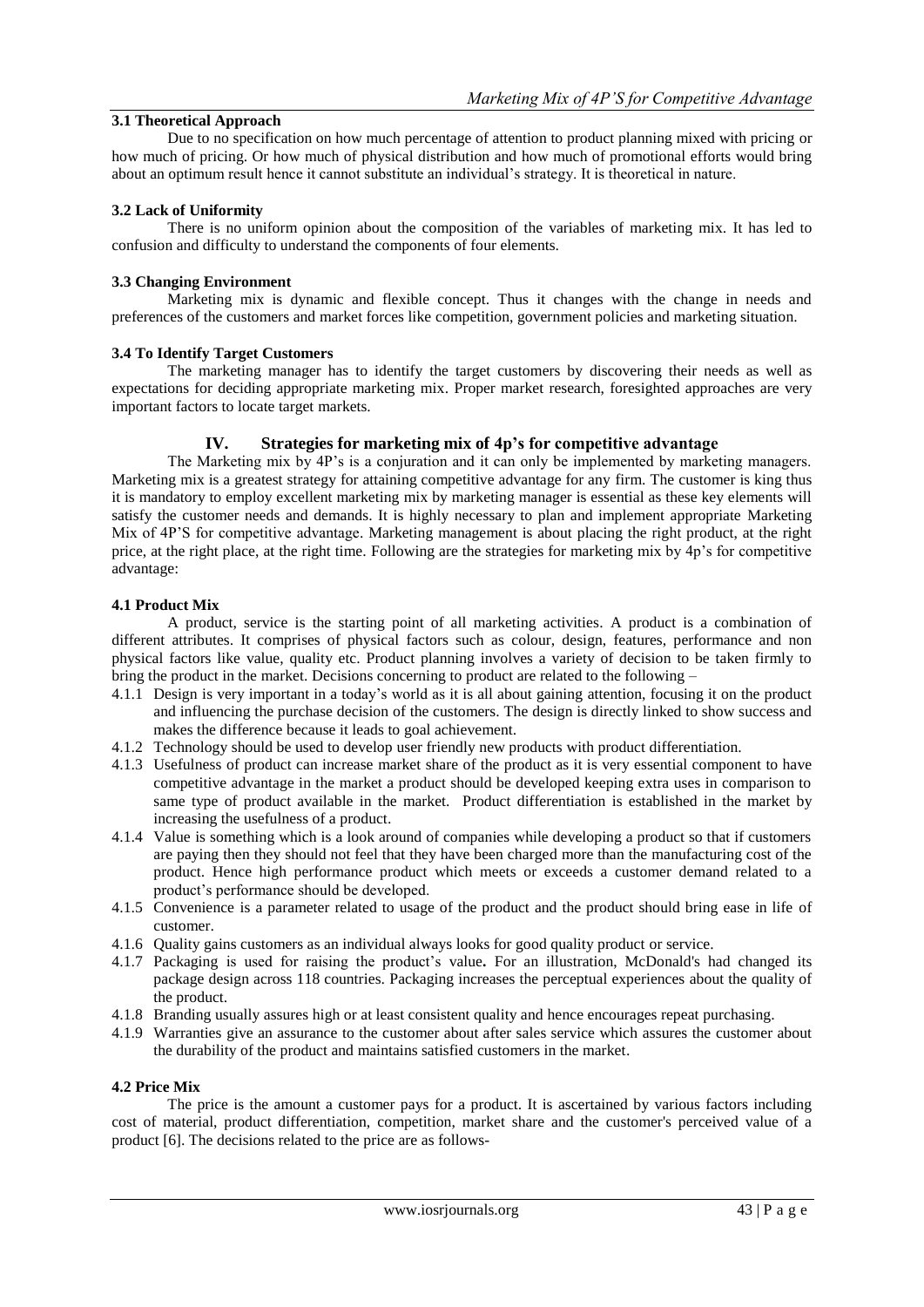- 4.2.1 Strategies pricing involves important decisions for a firm as there can be an option to fix the price of the product on competitive basis, in this a marketer selects a competitive pricing strategy as he actually seeks to compete on the basis of superior distribution, appealing advertisements and several other factors.
- 4.2.2 Skimming means pricing the product relatively high in comparison to the similar commodities and then gradually reducing the price. The strategy of skimming allows the firm to recover its cost rapidly by maximizing its sales revenue thus skimming strategy has been used effectively on gadgets like LCD's, calculators, laptops and DVD players.
- 4.2.3 Penetration pricing means fixing the price of the product comparatively low to similar goods assuming that it will capture wide market and this will allow the company to raise the price of its product.
- 4.2.4 Psychological pricing is used all over the world therefore marketers believe certain prices are more appealing than others to buyers this kind of image pricing are often envisioned. The psychological pricing is done by the retailers by using price tag like `39.95, `19.98 or `9.99.
- 4.2.5 Cost-plus is a concept in which some companies try to maximize their profits by pricing their offerings very high [7]. Every firm has different pricing objectives. It is the process of cost-based pricing where by adding all costs associated with offering a commodity in the market by including the expenses related to the production, transportation, distribution as well as marketing also an amount is added to cover profit.
- 4.2.6 Loss leader means use of low prices to attract new business**.** A marketer who selects a competitive pricing strategy is attempting to use non price competition.

# **4.3 Place**

Place is generally referred to as the distribution channel [8]. Place can be any physical store as well as virtual stores. The process involved in transferring products from the producer to the consumer is known as physical distribution. The decisions related to the place are following –

- 4.3.1 Retail. Retailers will have a much stronger relationship with the customer because he keeps several other products of different brands this will lead to exposure of the consumer to many products. Often products and services are promoted and merchandised by the retailers.
- 4.3.2 Wholesale. Wholesalers often cut down the price of a product in comparison to retail traders. Hence the customers are generally satisfied to buy the product from them. Wholesalers print their own brochures to promote sales of manufacturers. But they should be given some commission in the total sales revenue.
- 4.3.3 Internet. Generally customers buy products online by using web sites like Flipkart, eBay, Amazon, Jabong etc. The main benefit of the Internet is that niche products reach a wide population with low entry barriers as set up costs are comparatively less hence there is a epitome shift in commerce and consumption via the Internet this led to a huge growth in e commerce.
- 4.3.4 Direct sales in any marketing are undertaken without a distributor or intermediary. In terms of promotion it means that the marketing company has direct communication with the customer. For example Aquaguard distributes through retailers however a customer can register directly with them for information which is often delivered by e-mail or mail.
- 4.3.5 Peer to peer is a type of word of mouth as if a product is admired by an individual then he conveys the message to his peer group and in market it is really effective.
- 4.3.6 Multi channel is very useful to have market share for different products and services and hence their manufacturers or providers use different distribution channels. For example, a diamond ring can be bought directly from the Gold smith, either on the telephone, or the Internet.

#### **4.4 Promotion Mix**

Promotion activities are meant to communicate  $\&$  persuade the target market to buy the company's products. The firm chooses the product to meet the identified need of the target segment. The right distribution channel is used to make the product available and the firm undertakes attention-getting promotion. The decisions concerning promotion are related to the following –

- 4.4.1 Special offers are like buy one and get one free of cost or may be coupons, discounts, free accessories (such as free blades with a new razor), introductory offers (such as buy LCD and get free set top box), and so on.
- 4.4.2 Endorsements are important for promotion because consumers follow their role models, celebrities and thus endorsement brings change in the mindset of the consumers.
- 4.4.3 Advertising is an important way of communication hence it is used to create awareness, and transmit information in order to gain customers from the target market. There are many advertising mode and media for example magazines, journals, movies television, Ad labs, outdoor advertisements (such as posters) and newspapers.
- 4.4.4 User trials convince customers about the features of the product. It is important as any customer would like to have a trial before buying it.